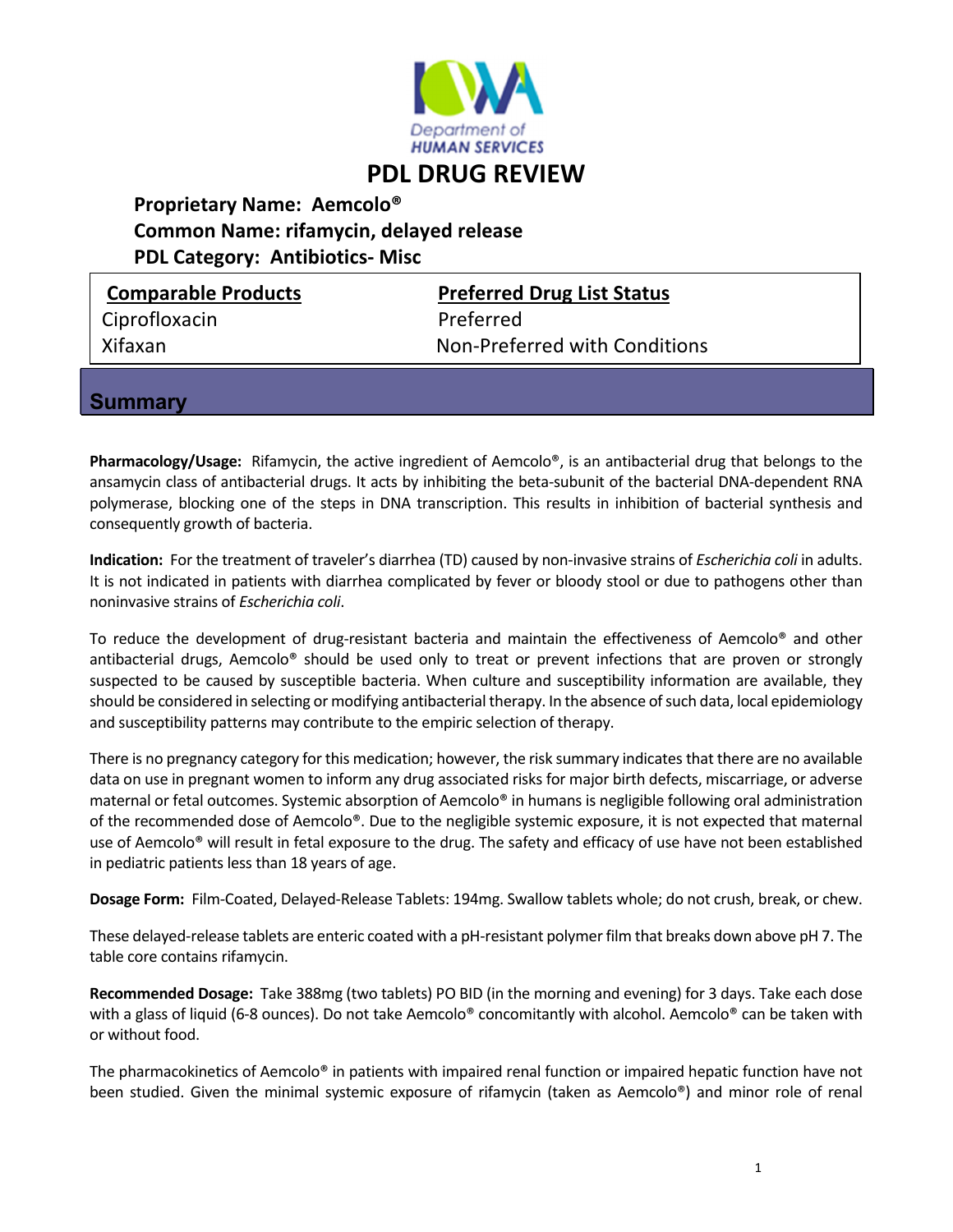excretion in elimination of rifamycin, renal impairment, as well as hepatic impairment, are not expected to have a clinically meaningful effect on rifamycin systemic exposure necessitating a dose adjustment.

**Drug Interactions:** No clinical drug‐drug interactions have been studied. Based on the minimal systemic rifamycin concentrations observed after the recommended dose of Aemcolo®, clinically relevant DDIs are not expected.

**Box Warning:** There is no box warning associated with this product.

Common Adverse Drug Reactions: Listed % incidence for adverse drug reactions= reported % incidence for drug (Aemcolo®) minus reported % incidence for placebo in trial 1 that occurred in at least 2% of Aemcolo®-treated *patients and with a higher incidence than placebo.* The most frequently reported adverse events included constipation (2%).

Listed % incidence for adverse drug reactions= reported % incidence for drug (Aemcolo®) minus reported % incidence for active comparator (ciprofloxacin) in trial 2 that occurred in at least 2% of Aemcolo®-treated patients and with a *higher incidence than comparator.* The most frequently reported adverse events included headache (1.4%).

Adverse reactions reported in ˂2% of patients receiving Aemcolo® with a higher incidence than the comparator group was dyspepsia.

Aemcolo<sup>®</sup> was not shown to be effective in patients with diarrhea complicated by fever and/or bloody stool. Patients with these conditions treated with Aemcolo® had prolonged time to last unformed stool (TLUS). The effectiveness of Aemcolo® in traveler's diarrhea caused by pathogens other than *E. coli* has not been demonstrated. Aemcolo® is not appropriate for patients with diarrhea accompanied by fever or bloody stools or due to pathogens other than noninvasive strains of *E. coli*. Discontinue Aemcolo® if diarrhea gets worse or persists more than 48 hours and consider alternative antibacterial therapy.

*Clostridium difficile*‐associated diarrhea (CDAD) has been reported with use of nearly all antibacterial agents and may range in severity from mild diarrhea to fatal colitis. Treatment with antibacterial agents alters the normal flora of the colon which may lead to overgrowth of *C. difficile*. CDAD must be considered in all patients who present with diarrhea following antibacterial drug use. Careful medical history is necessary since CDAD has been reported to occur over 2 months after the administration of antibacterial agents. If CDAD is suspected or confirmed, antibacterial drug use not directed against *C. difficile* may need to be discontinued. Appropriate fluid and electrolyte management, protein supplementation, specific antibacterial treatment of *C. difficile*, and/or surgical evaluation should be instituted as clinically indicated.

**Contraindications:**  In patients with a known hypersensitivity to rifamycin, any of the other rifamycin class antimicrobial agents (e.g. rifaximin), or any of the components of the product

## **Manufacturer:** RedHill Biopharma

Analysis: The safety and efficacy of Aemcolo<sup>®</sup> were assessed in a multicenter, randomized, double-blind, placebocontrolled study that included adults with traveler's diarrhea. This trial (Trial 1) was conducted at clinical sites in Guatemala and Mexico and provides the primary evidence for the efficacy of Aemcolo®. A second active-controlled trial (Trial 2) conducted in India, Guatemala, and Ecuador provided supportive evidence forthe efficacy of Aemcolo®. While patients with fever and/or bloody stool at baseline were to be excluded from both trials, 18 subjects treated with Aemcolo<sup>®</sup> had fever and bloody diarrhea at enrollment in Trial 2. Stool specimens were collected before treatment and 1 to 2 days following the end of treatment to identify enteric pathogens, and the main pathogen in both trials was *E. coli.*

The clinical efficacy of Aemcolo® was assessed using an endpoint of time to last unformed (watery or soft) stool (TLUS) before achieving clinical cure. The endpoint of clinical cure was defined as two or fewer soft stools and minimal enteric symptoms at the beginning of a 24‐hour period or no unformed stools at the beginning of a 48 hour period. Kaplan‐Meier estimates of TLUS for the intent‐to‐treat population, which includes all randomized subjects, in Trial 1 demonstrate that Aemcolo® significantly reduced the TLUS compared to placebo (p=0.0008).